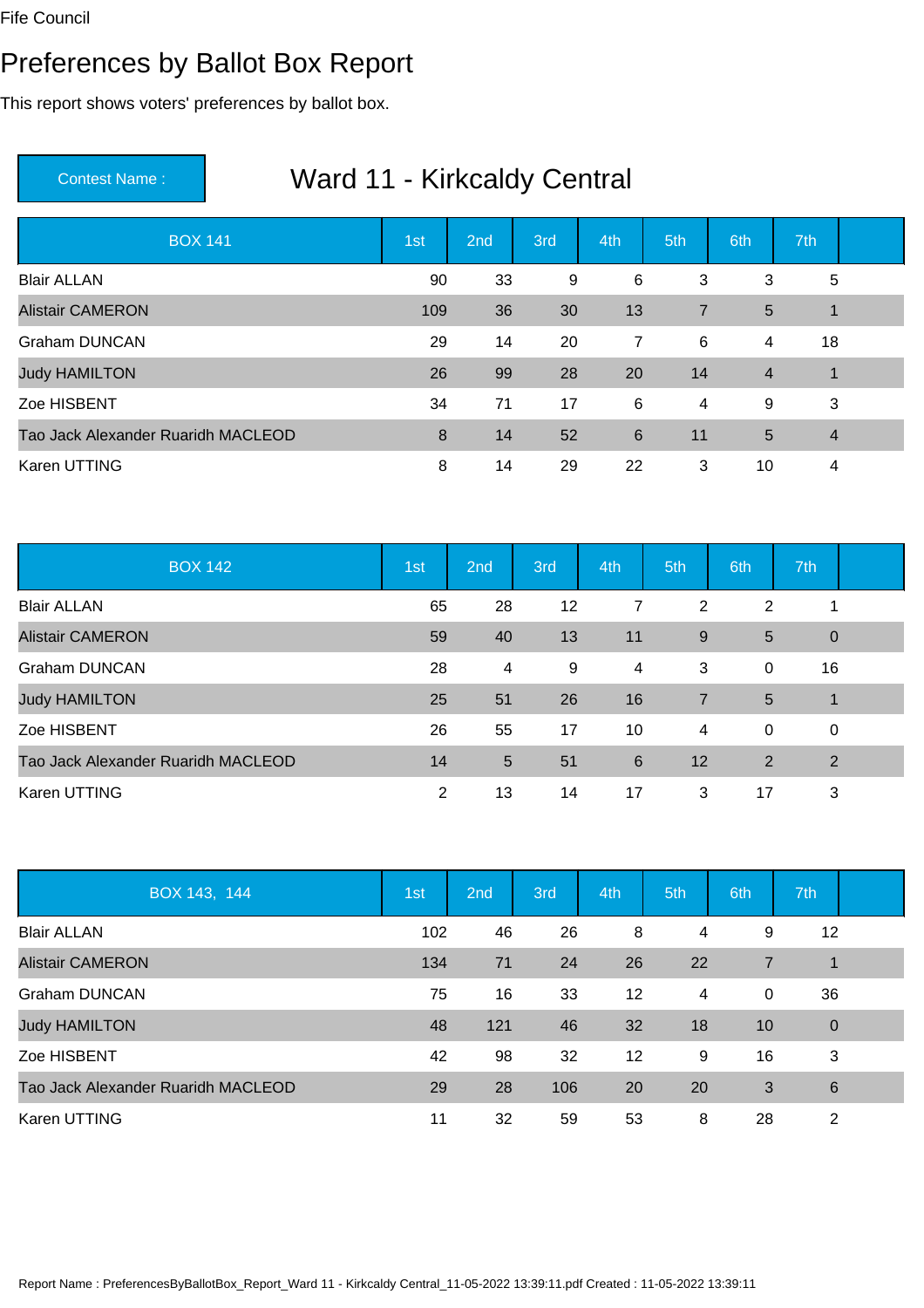#### Preferences by Ballot Box Report

This report shows voters' preferences by ballot box.

| <b>BOX 145</b>                     | 1st | 2nd | 3rd | 4th            | 5th            | 6th | 7th            |  |
|------------------------------------|-----|-----|-----|----------------|----------------|-----|----------------|--|
| <b>Blair ALLAN</b>                 | 65  | 71  | 24  | 12             | 5              | 2   | 5              |  |
| <b>Alistair CAMERON</b>            | 48  | 70  | 16  | 14             | $\overline{7}$ | 11  | $\overline{1}$ |  |
| <b>Graham DUNCAN</b>               | 19  | 11  | 11  | 5              | 8              | 3   | 23             |  |
| <b>Judy HAMILTON</b>               | 80  | 47  | 30  | 9              | 14             | 2   | $\mathbf{3}$   |  |
| Zoe HISBENT                        | 74  | 61  | 18  | 13             | $\mathbf 1$    | 9   | 2              |  |
| Tao Jack Alexander Ruaridh MACLEOD | 10  | 10  | 55  | $\overline{7}$ | 12             | 5   | 2              |  |
| Karen UTTING                       | 6   | 9   | 25  | 18             | 3              | 13  | 5              |  |

| <b>BOX 147</b>                     | 1st            | 2nd | 3rd | 4th             | 5th            | 6th | 7th            |  |
|------------------------------------|----------------|-----|-----|-----------------|----------------|-----|----------------|--|
| <b>Blair ALLAN</b>                 | 49             | 45  | 5   | 8               | 3              | 4   | 3              |  |
| <b>Alistair CAMERON</b>            | 50             | 69  | 27  | $6\phantom{1}6$ | $\overline{4}$ | 7   | $\mathbf 1$    |  |
| <b>Graham DUNCAN</b>               | 57             | 10  | 15  | 9               | $\overline{7}$ | 5   | 16             |  |
| <b>Judy HAMILTON</b>               | 59             | 56  | 32  | 22              | 8              | 3   | $\overline{0}$ |  |
| Zoe HISBENT                        | 40             | 37  | 23  | $\overline{7}$  | 6              | 3   | 2              |  |
| Tao Jack Alexander Ruaridh MACLEOD | $\overline{7}$ | 11  | 45  | 9               | 11             | 5   | $\overline{4}$ |  |
| Karen UTTING                       | 6              | 20  | 30  | 35              | 9              | 14  | 3              |  |

| <b>BOX 148</b>                     | 1st | 2 <sub>nd</sub> | 3rd            | 4th            | 5th            | 6th            | 7th            |  |
|------------------------------------|-----|-----------------|----------------|----------------|----------------|----------------|----------------|--|
| <b>Blair ALLAN</b>                 | 70  | 32              | 11             | 4              | 4              | 3              | 5              |  |
| <b>Alistair CAMERON</b>            | 35  | 53              | 18             | 12             | 6              | $\mathbf 1$    | $\overline{2}$ |  |
| <b>Graham DUNCAN</b>               | 26  | 6               | 21             | 5              | 2              | 5              | 10             |  |
| <b>Judy HAMILTON</b>               | 52  | 43              | 29             | $\overline{7}$ | 2              | $\overline{4}$ | $\mathbf 1$    |  |
| Zoe HISBENT                        | 36  | 56              | $\overline{7}$ | 7              | $\overline{4}$ | 6              | $\overline{2}$ |  |
| Tao Jack Alexander Ruaridh MACLEOD | 6   | 9               | 30             | 8              | 14             | 1              | 3              |  |
| Karen UTTING                       | 3   | 7               | 16             | 20             | 5              | 10             | 3              |  |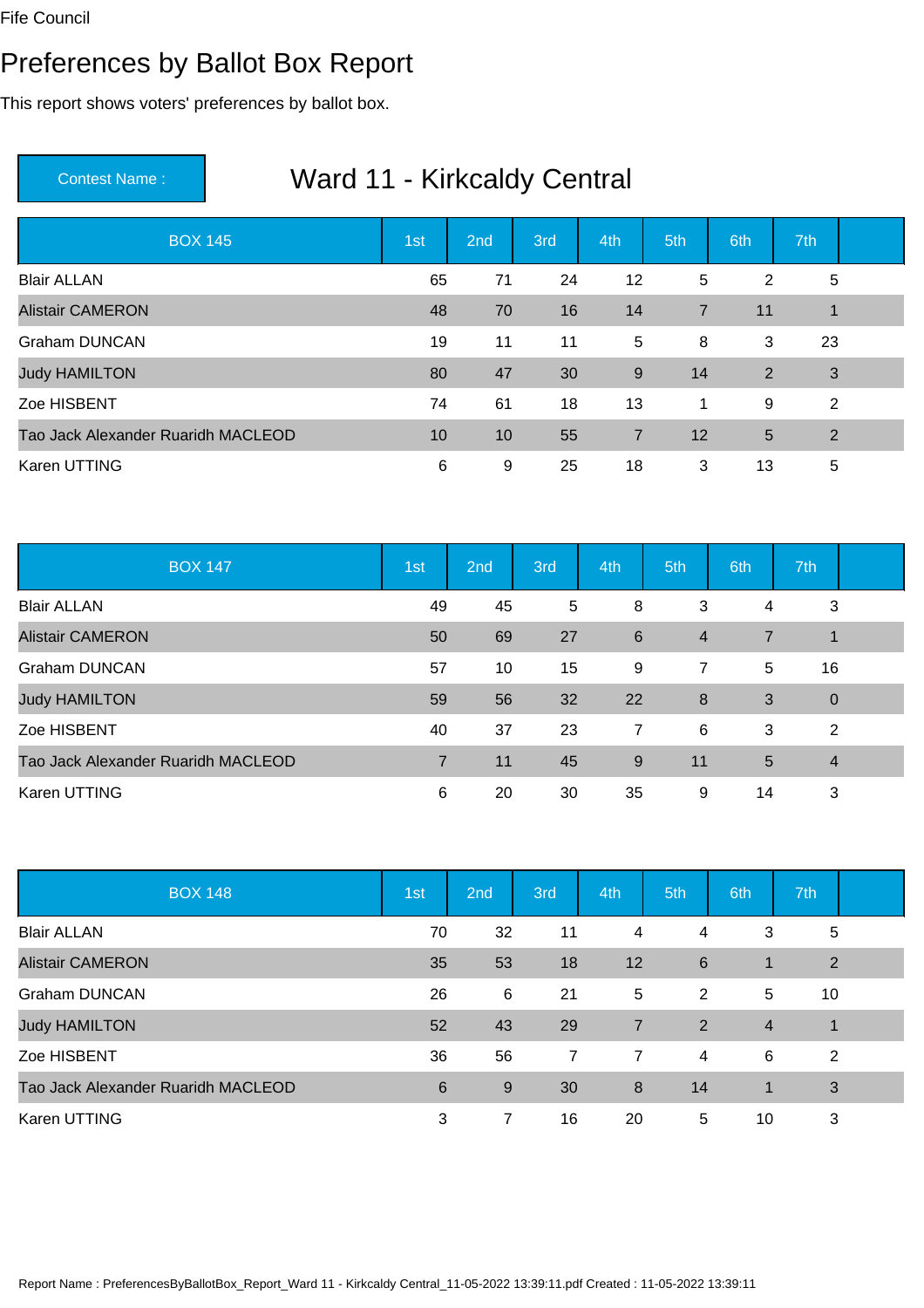#### Preferences by Ballot Box Report

This report shows voters' preferences by ballot box.

| BOX 149, 146                       | 1st | 2nd            | 3rd | 4th | 5th            | 6th               | 7th            |  |
|------------------------------------|-----|----------------|-----|-----|----------------|-------------------|----------------|--|
| <b>Blair ALLAN</b>                 | 84  | 74             | 14  | 4   | 5              | 3                 | 9              |  |
| <b>Alistair CAMERON</b>            | 32  | 71             | 31  | 21  | $\overline{4}$ | $\overline{7}$    | 2              |  |
| <b>Graham DUNCAN</b>               | 29  | 4              | 10  | 8   | 8              | 3                 | 22             |  |
| <b>Judy HAMILTON</b>               | 69  | 37             | 32  | 17  | $\overline{7}$ | 8                 | $\overline{4}$ |  |
| Zoe HISBENT                        | 69  | 70             | 16  | 10  | 5              | $12 \overline{ }$ | 3              |  |
| Tao Jack Alexander Ruaridh MACLEOD | 8   | $\overline{4}$ | 61  | 9   | 22             | $6\phantom{1}6$   | $\overline{2}$ |  |
| Karen UTTING                       |     | 11             | 20  | 22  | 10             | 14                | 6              |  |

| <b>BOX 151</b>                     | 1st | 2nd | 3rd | 4th   | 5th            | 6th | 7th            |  |
|------------------------------------|-----|-----|-----|-------|----------------|-----|----------------|--|
| <b>Blair ALLAN</b>                 | 51  | 53  | 19  | 6     | 4              | 4   | 4              |  |
| <b>Alistair CAMERON</b>            | 72  | 27  | 24  | 20    | $\overline{7}$ | 5   | $\mathbf 1$    |  |
| <b>Graham DUNCAN</b>               | 24  | 7   | 20  | 6     | 3              | 2   | 24             |  |
| <b>Judy HAMILTON</b>               | 24  | 68  | 17  | 16    | 19             | 5   | $\overline{2}$ |  |
| Zoe HISBENT                        | 44  | 51  | 14  | 9     | 8              | 6   | $\mathbf 0$    |  |
| Tao Jack Alexander Ruaridh MACLEOD | 23  | 11  | 53  | $9\,$ | 18             | 6   | $\overline{2}$ |  |
| Karen UTTING                       | 6   | 11  | 34  | 20    | 4              | 22  | 2              |  |

| BOX 152, 150                       | 1st | 2 <sub>nd</sub> | 3rd | 4th            | 5th | 6th | 7th         |  |
|------------------------------------|-----|-----------------|-----|----------------|-----|-----|-------------|--|
| <b>Blair ALLAN</b>                 | 93  | 86              | 16  | 6              | 1   | 7   | 3           |  |
| <b>Alistair CAMERON</b>            | 90  | 59              | 34  | 19             | 8   | 8   | $\mathbf 1$ |  |
| <b>Graham DUNCAN</b>               | 42  | 9               | 11  | 2              | 5   | 2   | 17          |  |
| <b>Judy HAMILTON</b>               | 55  | 93              | 37  | 21             | 16  | 3   | $\mathbf 1$ |  |
| Zoe HISBENT                        | 80  | 72              | 35  | 4              | 5   | 5   | 4           |  |
| Tao Jack Alexander Ruaridh MACLEOD | 25  | 22              | 71  | $\overline{7}$ | 16  | 3   | $\mathbf 0$ |  |
| <b>Karen UTTING</b>                | 8   | 18              | 25  | 23             | 6   | 16  | 1           |  |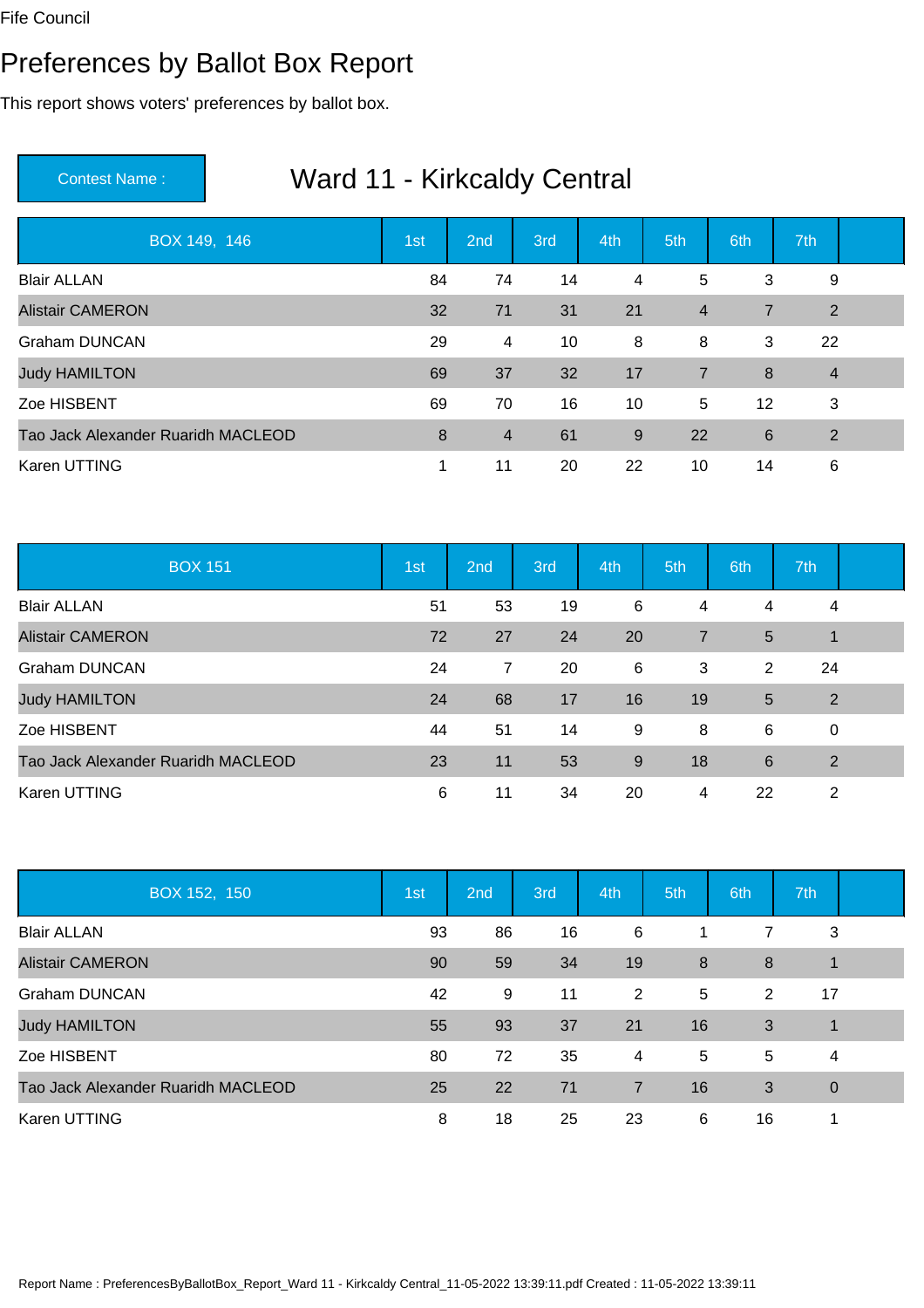#### Preferences by Ballot Box Report

This report shows voters' preferences by ballot box.

| PV011 072                          | 1st | 2nd | 3rd | 4th | 5th            | 6th            | 7th            |  |
|------------------------------------|-----|-----|-----|-----|----------------|----------------|----------------|--|
| <b>Blair ALLAN</b>                 | 82  | 76  | 19  | 11  | 1              | 12             | 13             |  |
| <b>Alistair CAMERON</b>            | 88  | 139 | 41  | 17  | 10             | $\overline{2}$ | $\overline{4}$ |  |
| <b>Graham DUNCAN</b>               | 86  | 16  | 39  | 10  | 11             | 9              | 30             |  |
| <b>Judy HAMILTON</b>               | 132 | 91  | 47  | 23  | 12             | 3              | $\overline{0}$ |  |
| Zoe HISBENT                        | 70  | 69  | 25  | 16  | $\overline{7}$ | 13             | 8              |  |
| Tao Jack Alexander Ruaridh MACLEOD | 19  | 10  | 73  | 3   | 32             | 8              | 8              |  |
| Karen UTTING                       | 18  | 33  | 48  | 41  | 8              | 26             | 7              |  |

| PV011 073                          | 1st | 2 <sub>nd</sub> | 3rd | 4th | 5th | 6th | 7th         |  |
|------------------------------------|-----|-----------------|-----|-----|-----|-----|-------------|--|
| <b>Blair ALLAN</b>                 | 78  | 79              | 19  | 3   | 4   | 5   | 7           |  |
| <b>Alistair CAMERON</b>            | 74  | 116             | 32  | 12  | 15  | 5   | 1           |  |
| <b>Graham DUNCAN</b>               | 74  | 14              | 37  | 9   | 1   | 2   | 22          |  |
| <b>Judy HAMILTON</b>               | 131 | 89              | 34  | 12  | 7   | 8   | $\mathbf 0$ |  |
| Zoe HISBENT                        | 79  | 70              | 23  | 3   | 4   | 8   | 6           |  |
| Tao Jack Alexander Ruaridh MACLEOD | 9   | 12              | 64  | 10  | 14  | 6   | 5           |  |
| Karen UTTING                       | 10  | 27              | 49  | 32  | 7   | 12  | 2           |  |

| PV011 074                          | 1st | 2 <sub>nd</sub> | 3rd | 4th | 5th            | 6th            | 7th         |  |
|------------------------------------|-----|-----------------|-----|-----|----------------|----------------|-------------|--|
| <b>Blair ALLAN</b>                 | 89  | 54              | 25  | 3   | 2              | 5              | 4           |  |
| <b>Alistair CAMERON</b>            | 98  | 109             | 37  | 14  | 9              | $\overline{4}$ | 1           |  |
| <b>Graham DUNCAN</b>               | 62  | 16              | 37  | 5   | 2              | 4              | 25          |  |
| <b>Judy HAMILTON</b>               | 110 | 103             | 51  | 17  | 9              | 6              | $\mathbf 0$ |  |
| Zoe HISBENT                        | 58  | 91              | 26  | 10  | $\overline{7}$ | 3              | 1           |  |
| Tao Jack Alexander Ruaridh MACLEOD | 23  | 13              | 58  | 9   | 14             | $\overline{7}$ | 2           |  |
| Karen UTTING                       | 22  | 33              | 44  | 26  | 6              | 10             | 3           |  |